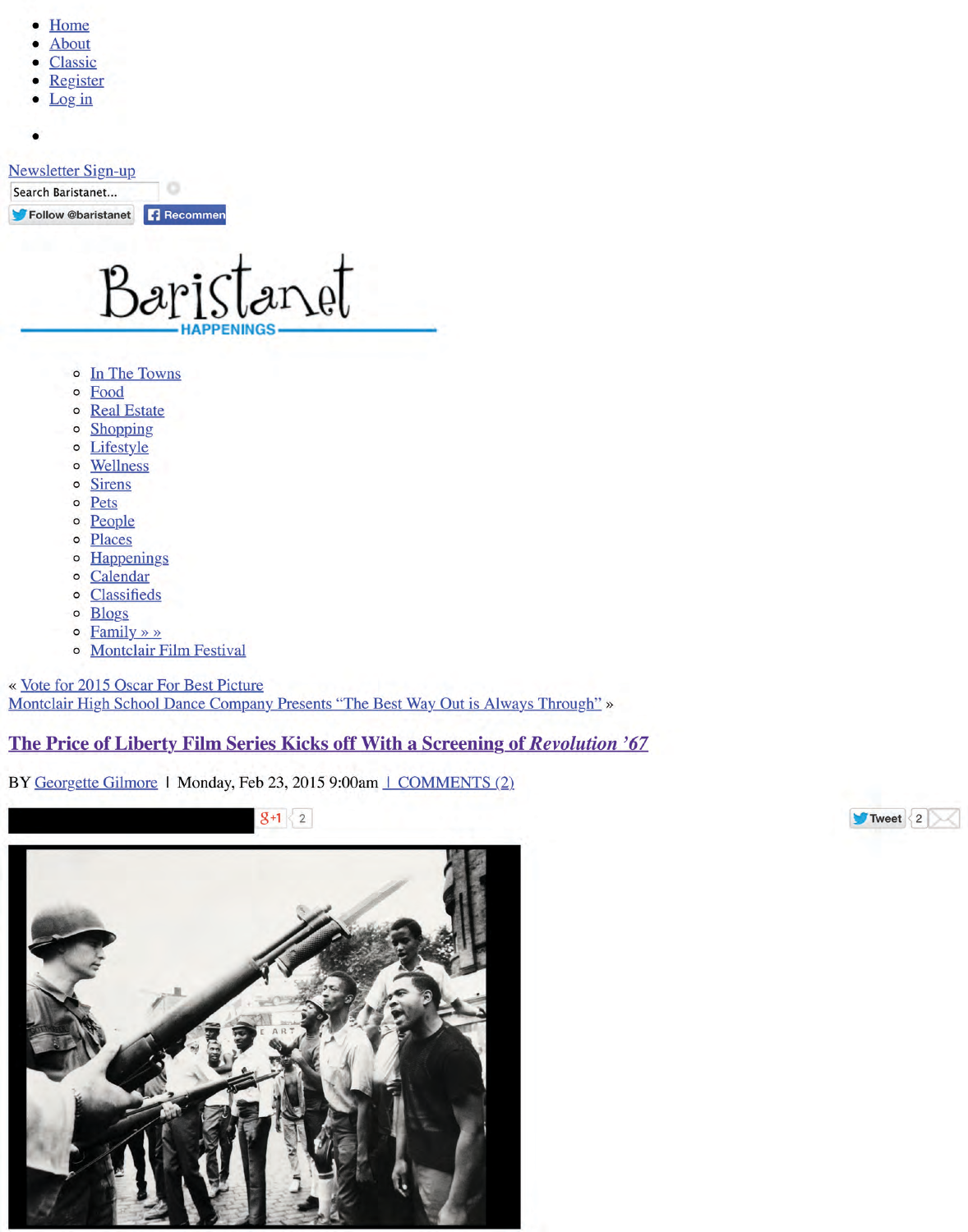[Revolution '67](https://vimeo.com/81735536) from <u>Jerome Bongiorno</u> on <u>Vimeo</u>.

On July 12, 1967, the arrest of an African-American cab driver named John Smith sparked explosive riots in Newark. What began as a peaceful protest quickly escalated with shouts of "police brutality," Molatov cocktails, and looting. *Revolution '67* chronicles the events that took place in Newark in the Summer of 1967 and the Montclair Historical Society with the Montclair Public Library will host a screening of the film this Wednesday, February 25.

The screening of *[Revolution '67](http://www.bongiornoproductions.com/REVOLUTION_67/REVOLUTION_67.html)* is part of *[The Price of Liberty](http://montclairhistorical.org/events/the-price-of-liberty-screening-of-revolution-67/)* free film series. Like last year's film series, *Created Equal: America's Civil Rights Struggle*, this year's series explores issues related to civil rights, segregation, and equality. This year, they are going local, with films specifically about people's experiences in northern New Jersey, Essex County, and even Montclair.

Each program, which will be held at the Montclair Public Library (*50 S. Fullerton Avenue, Montclair*) and will be hosted by a humanities scholar and includes film clips and discussion on the film's topic.

The film series kicks off with *Revolution '67* on Wednesday, February 25 at 7 pm at MPL. Other films in the series are:

## *A Place to Become: Montclair Through the Eyes of the Glenridge Avenue YWCA Women (1920-1965)*

Host: Lillie Edwards, PhD Wednesday, March 25. 7 – 9 pm Montclair Public Library Admission is Free

Produced by the Montclair Historical Society, *A Place to Become* explores early 20th century Montclair through the eyes of eight women who attended the YWCA. They tell the stories of African American women and girls – and the role of the YWCA – in a town grappling with de facto segregation, integration, and the Civil Rights Movement.

### *A Place out of Time*

Host: Lillie Edwards, PhD Wednesday, April 29. 7 – 9 pm Montclair Public Library Admission is Free

For 70 years, the Bordentown School was an educational utopia that many African-American people from our area attended. An incubator for black pride and intellect, it taught values, discipline, and life skills to generations of black children. This is the story of that remarkable school, as told by Bordentown alumni, historians, and remarkable archival footage. It is also the story of black education in America across three centuries, presenting a nuanced, rarely seen portrait of a separate black space.

## *The Rule*

Host: Leslie Wilson, PhD Wednesday, May 27. 7 – 9 pm Montclair Public Library Admission is Free

This film brings the film series discussion to the present day. Newark Abbey, a monastery in Newark, teaches students of St. Benedicts's Prep based on "The Rule" that is 1,500 years old and has guided Benedictine monks throughout history. The Benedictine monks instill a sense of community in the most vulnerable student body — inner-city African American and Latino teenage males – who then go on to achieve amazing educational success.